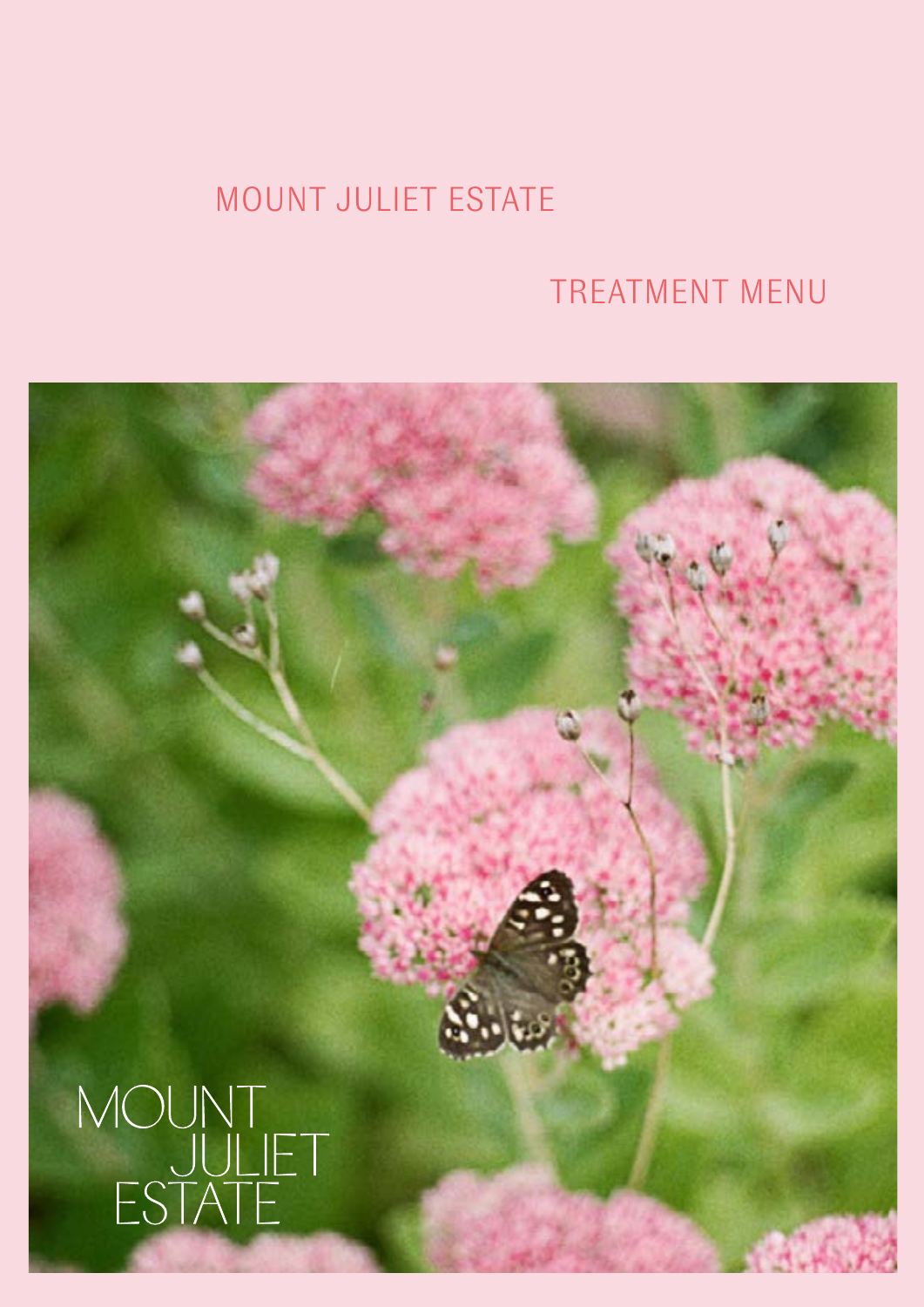

# ELEMIS FACIALS

*These targeted facial treatments gently but firmly take on the challenges of sensitivity, oiliness and dullness for healthier complexions.*

### Superfood Pro-Radiance 55 minutes - €98

A nutritional boost rich in superfoods and essential minerals designed to pack stressed, dull skin with energising detoxifying actives. Clinically proven to leave the skin plumper, radiant and lit up with good health.

### Sensitive Skin Soother 55mins - €98

Fragile skin needs special attention. A soothing massage technique helps reduce the appearance of redness and protects against daily stresses. Texture and moisture levels are dramatically restored. Skin is left supremely soothed, comforted and calm.

# Anti-Blemish Mattify and Calm 55mins - €98

A revelation for oily, congested or hormonal skin. This mattifying facial helps combat oil and shine, while intuitive massage helps restore micro-circulation. A deeply detoxifying treatment for clear, bright skin.

### Express ELEMIS Facial 25mins - €60

This luxurious mini facial cleanses, tones, exfoliates and massages the skin quickly leaving your complexion fully refreshed

# ELEMIS ANTI-AGEING FACIALS

*The hands of a highly trained ELEMIS therapist are profoundly effective anti-aging tools. Using a combination of massage techniques from around the world, this is where intuition meets expertise with clinically proven results.*

# Pro-Collagen Age Defy 55 minutes - €108

Tackles fine lines and wrinkles with clinically proven age-defying benefits of marine charged Padina Pavonica and Red Coral. Targeted massage encourages optimum cellular function for nourished, younger looking skin.

# Pro-Definition and Contour 55mins - €108

Powerful breakthrough technology, this facial helps restore the architecture of the face using the potent nutrients in plant actives found to help support the extra-cellular matrix. Creates a profoundly sculpted youthful effect.

# Dynamic Resurfacing Precision Peel 55mins - €108

Clinically proven to target the signs of ageing and uneven skin tone, this pioneering treatment uses layers of enzymes for powerful exfoliation and renewal. A new start for smoother, younger looking skin.

# GROUND RITUALS

### Restorative Face, Neck & Scalp Ritual 55mins - €98

Combining nurturing facial massage with soothing Gua Sha techniques this slow, flowing massage treatment works to reconnect mind and body. The focus within the treatment is on the face, neck, décolleté and scalp and as such will have a potent effect on tightness & tension, eyestrain, migraines, headaches, TMJ issues, sinuses and puffiness. This is also the perfect treatment for anyone needing respite from the effects of stress and anxiety on their body. A calming but powerful treatment with one sole purpose; to leave you feeling

# Grounding Full Body Massage 55mins - €98

peaceful and re-newed.

A restorative massage treatment to soothe and comfort the full body using slow and rhythmical techniques, this treatment helps to alleviate muscular tension while have a mediative, deeply relaxing effect. The potent essential oils will help set your intention to ground and connect to self while restoring balance in the body.

# The Grounding Ritual  $55 \text{ mins} - \text{\textsterling}98$

Sacred time for you to allow healing in. This treatment will provide you with the space and time to reconnect to source, to tap into your body's ability to self-repair and realign and will leave you feeling replenished and grounded in your body. Focused on the back of the body and specifically centred on the areas that are prone to tightness and tension. Feel your body and soul come together again.

# Abdominal Cleanse Ritual 55mins - €95

The gut is our second brain, much of our wellbeing depends on it. With the intention to move our system into the state of rest and digest, this treatment helps encourage our gut to connect deeply into our body. The aim is to gently stimulate the circulation of lymph, nerve and fresh blood flow to the digestive organs. The fresh circulation helps bring the body's core back to homeostasis and balance. This warming treatment focuses on relaxing and soothing the abdomen physically, while stimulating the area to aid detoxification. Acupressure points on the feet are worked on to prompt digestion and metabolism. Breathwork and mindfulness help tune into this powerhouse within the body to manage anxiety and stress, helping to tune in to our deeper consciousness and intuition.

# THERAPEUTIC MASSAGE

### The Classic Full Body Massage 55mins - €95

The classic full body massage is a swedish style massage that we tailor to your specific preferences or needs. Using rhythmic strokes and kneading techniques, our therapists alleviate general stress and restore overall harmony, while addressing any particular issues you may have.

### Back, Neck And Shoulders 25mins - €58

This is the one we all want after a hard day, a massage that reduces stress-related tension and discomfort in the neck, shoulders and back.

# Golfers Tonic 25mins - €58

This will do better than any tonic available at the 19th hole! It's a deep massage, in which the Therapist focuses on areas that are causing you concern or discomfort. It helps to relax tense muscles and relieve stiffness and fatigue, putting you back in great playing form.

# Mount Juliet Tension Massage 20mins - €54

This is a deep pressure back massage that relieves tension and undoes 'knots'. By talking with your Therapist about the areas you sense stress, they can alleviate localised stresses.

# Shoulders, Face and Scalp Massage 25mins - €58

Tension and stress are often felt most in the head and neck, so it makes sense that massaging those areas helps a great deal. A thorough, soothing massage of the shoulders, face and scalp creates a deep sense of relaxation and promotes better sleep.

# Hand Massage 20mins - €48

Most people never even consider a 'hand massage' but when they realise how good it feels, they come back for more. The Therapist focuses on the over-worked hand and arm muscles, leaving them soothed, refreshed and energised.

# Foot Massage 20mins - €48

Feet and knees take quite a punishing through day-to-day work and play. This massage re-energises knee joints, calf muscles and feet, awakening tired, aching soles and putting a spring back in your stride.

# MATERNITY TREATMENTS

*Please note maternity massage is suitable from 16+ weeks and is subject to medical suitability at the time of treatment. Pregnant Guests who have underlying health condition may be required to provide proof of their GP's approval prior to treatments.*

# Mind And Sole Massage 55mins - €98

Anyone who has been pregnant knows how tiring it is for legs and feet. This super indulgent treatment combines a thorough face and scalp massage, with a deluxe leg and foot massage. It soothes aches, relieves pains, rejuvenating you and putting you in a positive emotional and physical state in advance of your delivery.

# Mums To Be Comforting Ritual 55mins - €98

A deeply comforting treatment for Mum to Be as she cradles her baby within. This treatment centres on a gentle rhythmical massage to hold and relax expecting Mum. It is a grounding treatment to soothe and release tired muscles specifically in the shoulders, back and lower legs as the body grows and glows with each trimester.

# HOLISTIC TREATMENTS

# Indian Head And Foot Massage 55mins - €98

Using ancient Ayurvedic healing techniques, this massage helps to release accumulated stress from the muscles and joints of the shoulders, neck, face and scalp. The Indian head massage is accompanied by a warming mask envelopment to the feet and ends with a foot massage. A wonderful way to rid the body of stress.

# Reflexology 55mins - €85

Reflexology is a treatment that concentrates on points and areas of the feet that correspond with other parts of the body. Skilled manipulation and pressing on circulation, encourages relaxation and promotes overall balance. As well as being wonderfully calming, it helps your entire body by boosting its natural ability to heal itself.